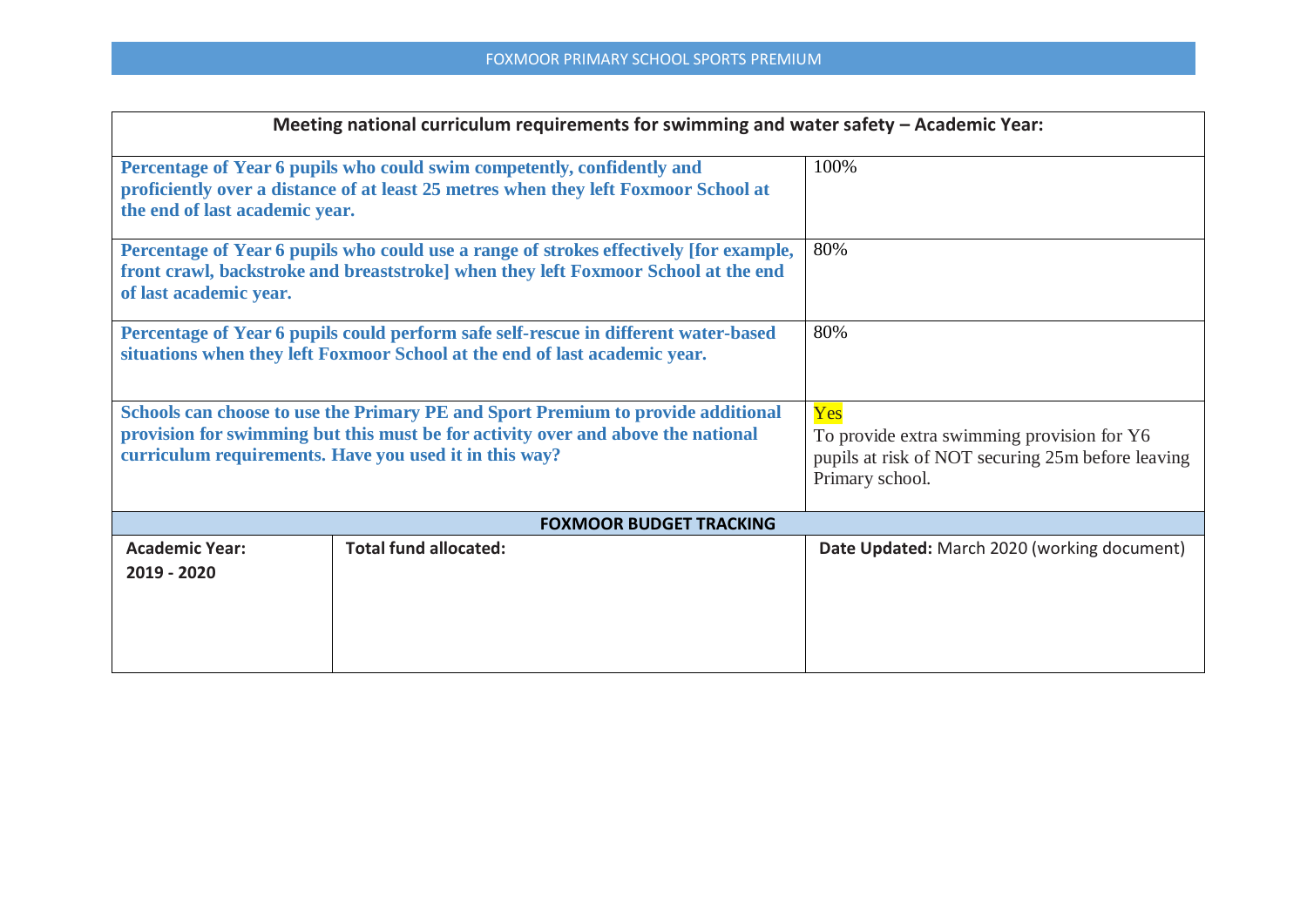## FOXMOOR PRIMARY SCHOOL SPORTS PREMIUM

| Key achievements to date until July 2019:                                                                                      | Areas for further improvement and baseline evidence of need:                   |
|--------------------------------------------------------------------------------------------------------------------------------|--------------------------------------------------------------------------------|
| Developing pupil activity across the school day by using i-moves activity blasts, Develop mental well-being across the school. |                                                                                |
| Go Noodle activities and Active 10 across the school 3 times a week.                                                           | % of children with cause for concern $-11%$                                    |
|                                                                                                                                | Observations from staff identify that all children need to be more aware of    |
| Increasing the variety of sporting experiences which the children have access                                                  | their mental well-being and able to access strategies to support themselves or |
| Ito.                                                                                                                           | to seek help from others.                                                      |
| For example: Skateboarding day, BMX day, Boxing workshop, Maypole                                                              |                                                                                |
| dancing, CPR workshop.                                                                                                         | Staff CPD where requested.                                                     |
|                                                                                                                                | Rugby (Games CPD) Year 3                                                       |
| Maintaining % of swimmers achieving 25m.                                                                                       | Gymnastics Year 2                                                              |
|                                                                                                                                | Archery Year 4                                                                 |
| Continuing to train staff to deliver school swimming session (ASA).                                                            | Mental Health CPD $-$ 3 members of staff                                       |
|                                                                                                                                | Cricket CPD – 1 member of staff (FOC)                                          |
| Increasing the number of extra-curricular clubs on offer to all children.                                                      |                                                                                |
|                                                                                                                                | Tracked attendance within extra-curricular clubs to date(March 2020)           |
| Increasing % of children attending extra-curricular clubs including SEND and                                                   | Autumn<br><b>Spring</b><br><b>Summer</b>                                       |
| PP.                                                                                                                            | Year $1 - Y6 = 87\%$ attending<br>71% attending                                |
|                                                                                                                                | SEND - 79% attending<br>68% attending                                          |
|                                                                                                                                | $PP - 93%$ attending<br>62% attending                                          |
|                                                                                                                                |                                                                                |
|                                                                                                                                |                                                                                |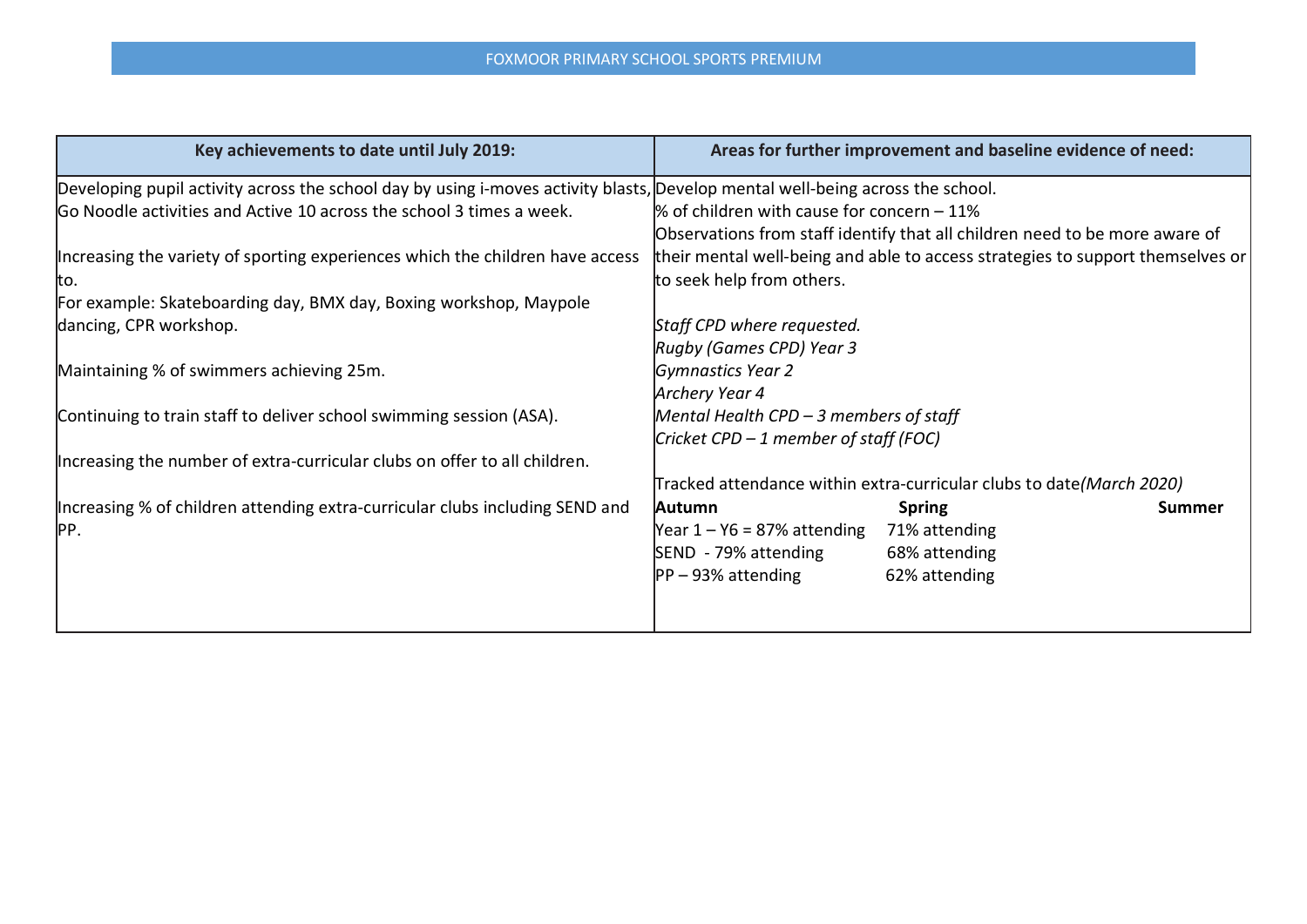|                                                                                                                                                                                             |                                                                                                                                                                                               | <b>FOXMOOR SPORTS PREMIUM SPEND</b> |                                                                                                                                                                                                                                                             |                                                    |
|---------------------------------------------------------------------------------------------------------------------------------------------------------------------------------------------|-----------------------------------------------------------------------------------------------------------------------------------------------------------------------------------------------|-------------------------------------|-------------------------------------------------------------------------------------------------------------------------------------------------------------------------------------------------------------------------------------------------------------|----------------------------------------------------|
| Key indicator 1: The engagement of <u>all</u> pupils in regular physical activity $-$ Chief                                                                                                 |                                                                                                                                                                                               |                                     |                                                                                                                                                                                                                                                             | <b>Percentage</b>                                  |
|                                                                                                                                                                                             |                                                                                                                                                                                               |                                     | Medical Officer guidelines recommend that primary school children undertake                                                                                                                                                                                 | <b>Allocation</b>                                  |
|                                                                                                                                                                                             | at least 30 minutes of physical activity a day in school                                                                                                                                      |                                     |                                                                                                                                                                                                                                                             |                                                    |
| School focus with clarity<br>on intended impact on<br>pupils<br><b>INTENT</b>                                                                                                               | <b>IMPLEMENTATION</b><br>linked to intent.                                                                                                                                                    | <b>Funding</b><br>allocated:        | <b>Evidence and IMPACT:</b>                                                                                                                                                                                                                                 | <b>Sustainability and</b><br>suggested next steps: |
| <b>Sports Safe Inspection</b>                                                                                                                                                               | School manager to liaise with<br>Sports Safe and PE Lead.<br>Suitable date and feedback<br>arranged.                                                                                          | £40.00                              | All equipment safe for children to<br>use in all PE and sporting activities<br>therefore maintaining and increasing<br>activity levels.                                                                                                                     | Continue                                           |
| AfPE membership                                                                                                                                                                             | Continue to subscribe. PE<br>Coordinator to liaise with<br>finance and HT                                                                                                                     | £158.00                             | Regular advice and updates<br>available. Support when necessary.<br>Termly correspondence which<br>informs PE Lead and HT and H&S<br>officer.                                                                                                               | Continue to subscribe                              |
| To improve the physical<br>activity of all children<br>across the school.                                                                                                                   | Use of i-moves - Active Blasts<br>and Go Noodle.<br>Active $10 -$ an extra 10<br>minutes of physical activity<br>outside, across the school 3<br>times a week.                                | Subscription<br><b>FOC</b>          | Children actively seek their extra<br>activity sessions during the school<br>day. Children are more focussed and<br>settle to work faster. Pupils express<br>an understanding of their improved<br>fitness levels                                           | Continue to implement                              |
| To have access to training<br>and extra-curricular sports<br>providers via SDPSSA<br>meetings therefore being<br>able to bring new<br>activities into Foxmoor.<br>To have access to quality | PE coordinator to attend all<br>meetings and disseminate any<br>information, CPD available to<br>all staff. PE coordinator to<br>ensure all CPD is offered to<br>everyone on staff at Foxmoor | £290.00                             | PE coordinator up to date on all local<br>opportunities for CPD and sporting<br>events/celebrations and<br>competitions. Children are entered<br>into competitions as often as is<br>possible in all areas of PE therefore<br>raising the profile of PE and | Continue to fund                                   |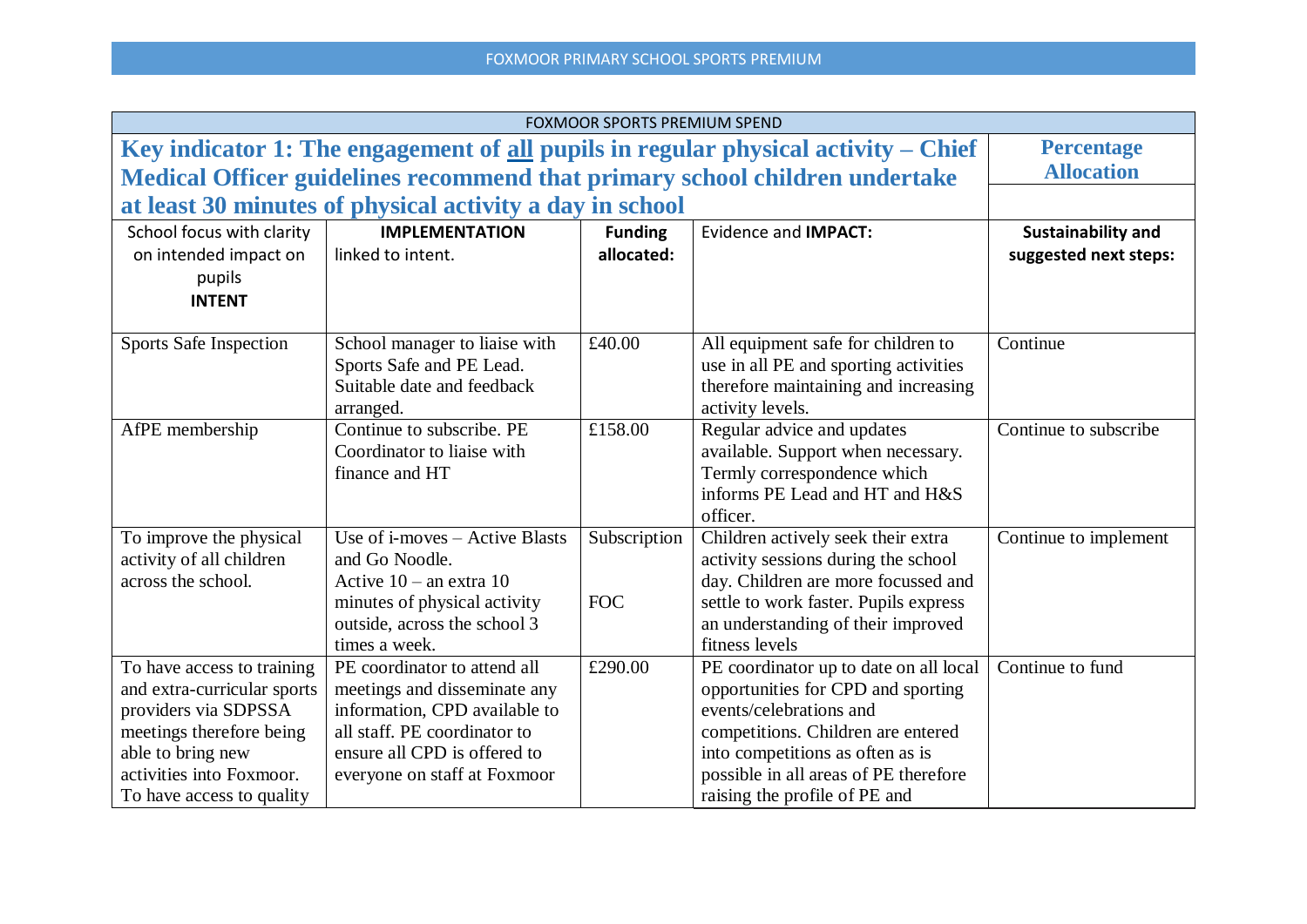| CPD via SDPSSA group<br>to ensure quality delivery<br>of all lessons and extra-<br>curricular activities is<br>maintained.                                                                       | to encourage a whole school<br>approach to PE and sport.                                                                               |         | associated pride amongst the<br>children. This is improving and<br>developing self-esteem and<br>resilience in all children.                                                                                                                                                                                                                                                                                                                                                                                                                                                                                                                                                                                                                                                   |                                                                                                                                                                             |
|--------------------------------------------------------------------------------------------------------------------------------------------------------------------------------------------------|----------------------------------------------------------------------------------------------------------------------------------------|---------|--------------------------------------------------------------------------------------------------------------------------------------------------------------------------------------------------------------------------------------------------------------------------------------------------------------------------------------------------------------------------------------------------------------------------------------------------------------------------------------------------------------------------------------------------------------------------------------------------------------------------------------------------------------------------------------------------------------------------------------------------------------------------------|-----------------------------------------------------------------------------------------------------------------------------------------------------------------------------|
| To have access to quality<br>CPD opportunities and<br>access to quality PE<br>support for PE<br>coordinator and well<br>organised sporting events<br>for all children across<br>both key stages. | PE coordinator to liaise with<br>Atlas Sports (James Harber and<br>Dan Tanner) regarding all<br>competitions arranged by the<br>group. | £469.00 | All suitable events attended<br>and<br>celebrated in school. Raised PE<br>profile across the school amongst<br>staff and pupils.<br>A sense of pride has been developed<br>from all children $-$ those attending<br>events due to representing their<br>school and the whole school from<br>hearing<br>about<br>the<br>events<br>in<br>assemblies.<br>Children<br>celebration<br>have developed resilience and realise<br>they don't have to win in order to feel<br>good about participating in sporting<br>events.<br>EYFS children are participating in<br>cross0country races amongst all other<br>events attended by the children.<br>CPD events are tailored to staff needs<br><b>PE</b><br>questionnaires<br>via<br>to<br>Coordinators. CPD is offered to all<br>staff. | PE Coordinator to<br>organise children,<br>transport, supervision to<br>events organised by<br>Atlas. PE Coordinator to<br>monitor CPD and event<br>organisation regularly. |
| PE coordinator to attend<br>Fortius PE Conference<br>(Nov 2019) in order to<br>keep up to date with CPD                                                                                          | PE Coordinator workshops<br>attended:<br>*Sports Leadership<br>*PE as a driver to change                                               | £99.00  | PE Coordinator up to date on latest<br>developments in PE.<br>Disseminated to Head Teacher.                                                                                                                                                                                                                                                                                                                                                                                                                                                                                                                                                                                                                                                                                    |                                                                                                                                                                             |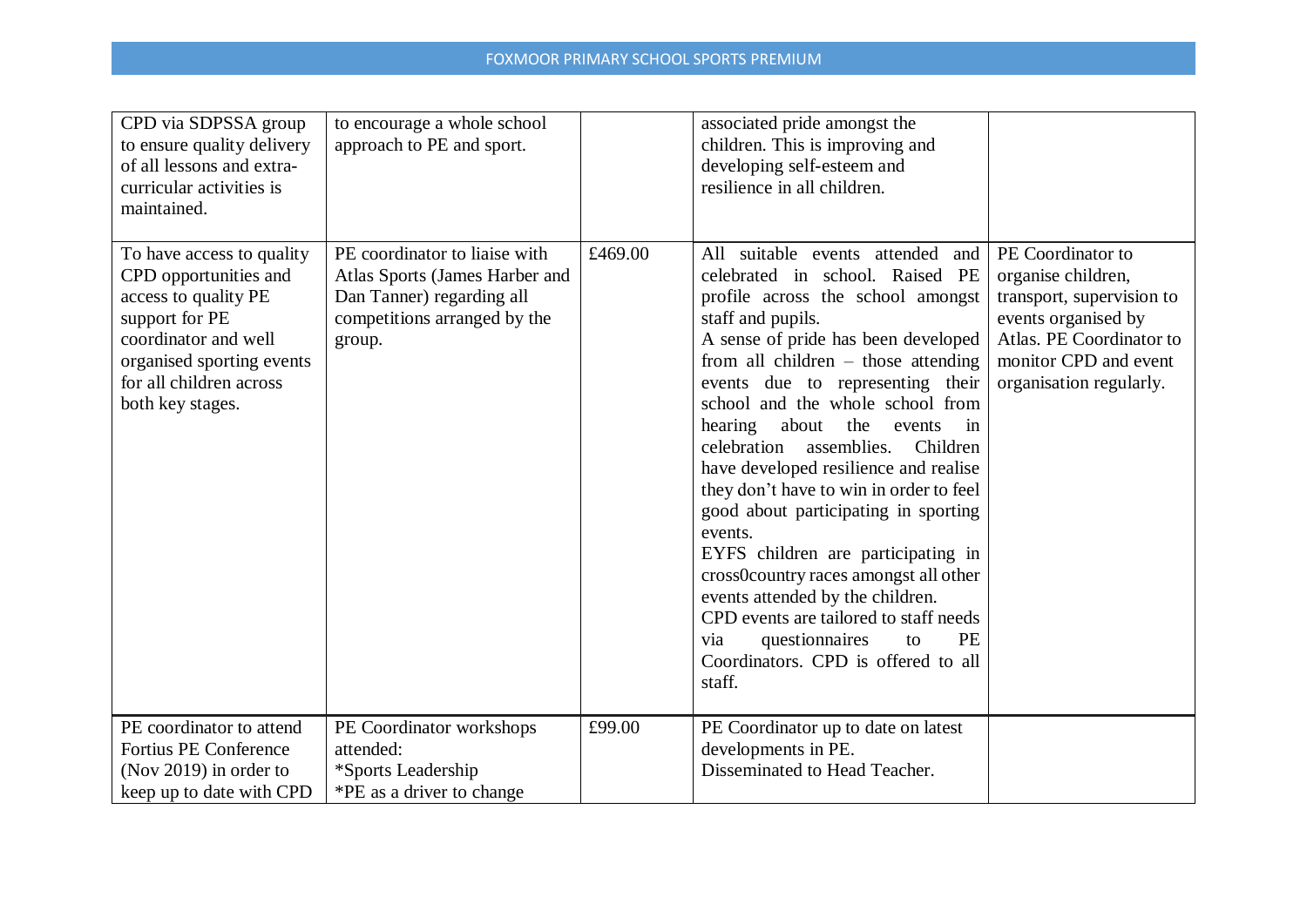| opportunities, resources           | *Mental well-being              |          |                                                                                  |                              |
|------------------------------------|---------------------------------|----------|----------------------------------------------------------------------------------|------------------------------|
| and events which would             | and attended the Market Place   |          |                                                                                  |                              |
| enable children to have            |                                 |          |                                                                                  |                              |
| access to the best                 | All workshops key to the focus  |          |                                                                                  |                              |
| resources, extra-curricular        | of PE development at            |          |                                                                                  |                              |
| activities and teaching            | Foxmoor.                        |          |                                                                                  |                              |
| available to them.                 |                                 |          |                                                                                  |                              |
| Identify least active              | Least active encouraged to join | £1050.00 | Yet to be measured                                                               |                              |
| children and address with          | after school club. TA from      |          |                                                                                  |                              |
| a fitness and activity club        | identified year group employed  |          |                                                                                  |                              |
| run by Fit Club leader             | to assist in club for           |          |                                                                                  |                              |
| (Jonathan Peacock)                 | consistency.                    |          |                                                                                  |                              |
| PE co ordinator to liaise          |                                 |          |                                                                                  |                              |
| with Year group teachers           |                                 |          |                                                                                  |                              |
| and JP.                            |                                 |          |                                                                                  |                              |
|                                    |                                 |          | Key indicator 2: The profile of PE and sport being raised across the school as a | <b>Percentage</b>            |
| tool for whole school improvement. |                                 |          |                                                                                  | <b>Allocation</b>            |
|                                    |                                 |          |                                                                                  |                              |
| To continue to broaden             | Continue to liaise with Mike    | £535.00  | Re-booked for 18th May 2020                                                      | Continue to support          |
| the range of physical              | Mullen. Book Mike Mullen        |          |                                                                                  | growth mind-set with PE      |
| activities available to the        | <b>BMX</b> Champion for a day   |          |                                                                                  | via a variety of activities. |
| children in order to               | workshop with Years 5 and 6     |          |                                                                                  |                              |
| develop their life-long            | and to deliver a mental         |          |                                                                                  |                              |
| learning/understanding of          | health/positive mind-set        |          |                                                                                  |                              |
| positive physical and              | assembly to the whole school.   |          |                                                                                  |                              |
| mental health                      |                                 |          |                                                                                  |                              |
|                                    |                                 |          |                                                                                  |                              |
| Employment of PE TA to             | PE TA to have 4 hours per       | £1889.00 | PE coordinator released to arrange                                               | Continue to monitor          |
| contribute to the raising          | week to assist in the PE admin  |          | events and track school attainment                                               | effectiveness                |
| of the profile of PE.              | to ensure smooth running and    |          | more closely. PE coordinator is able                                             |                              |
| Extra-curricular clubs are         |                                 |          |                                                                                  |                              |
|                                    | delivery of planned events and  |          | to attend more events and therefore                                              |                              |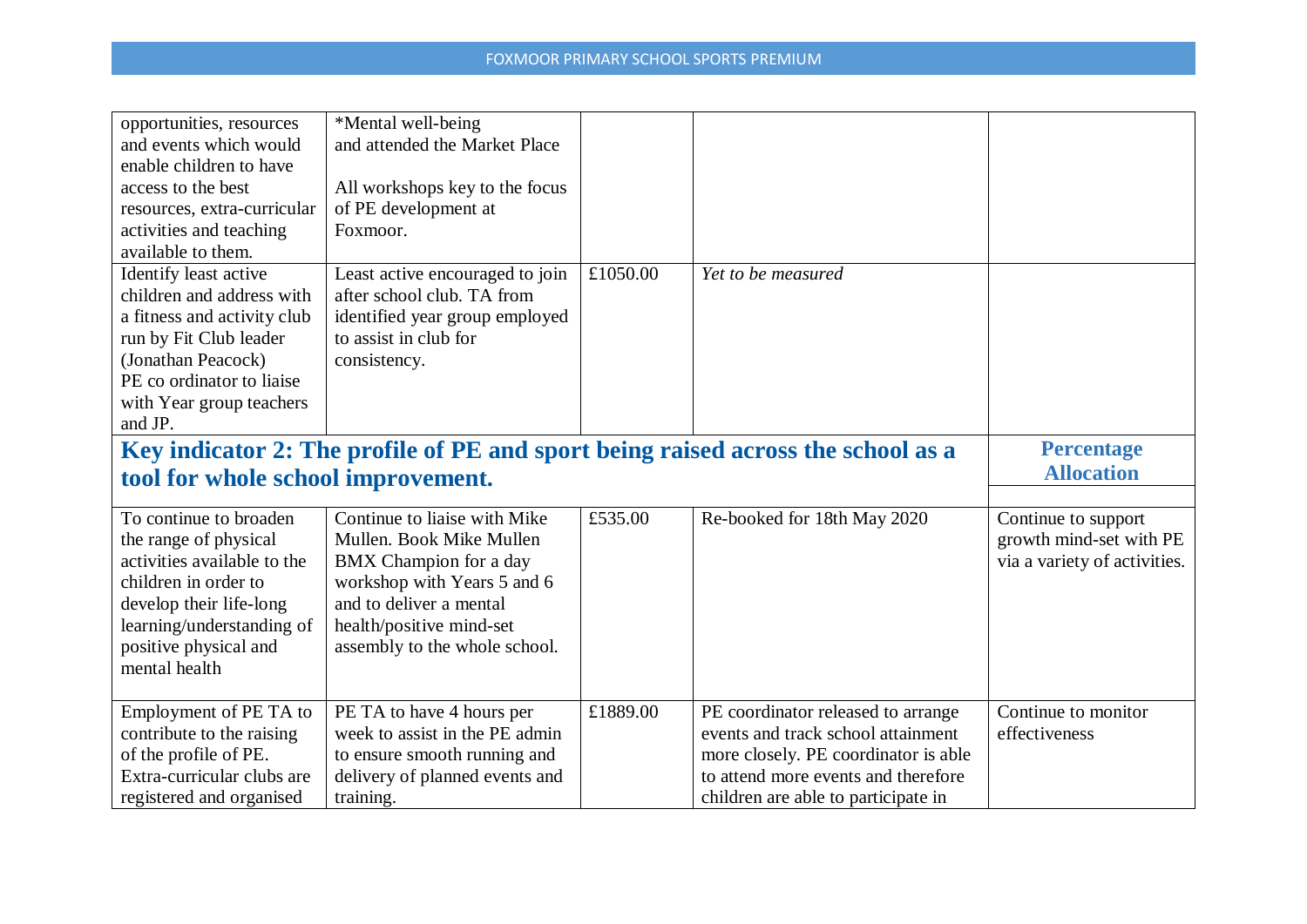| to ensure the smooth<br>running of the<br>programmes. Therefore<br>the children have access<br>to organised, quality<br>activities which reduces<br>staff workload and                                                 |                                                                                                                                                                                                                                     |         | more events. As more time is<br>available, more CPD opportunities<br>and sporting experiences can be<br>sourced.                                                                                                                                                                                                                                     |                                                                                                                                                                                                           |
|------------------------------------------------------------------------------------------------------------------------------------------------------------------------------------------------------------------------|-------------------------------------------------------------------------------------------------------------------------------------------------------------------------------------------------------------------------------------|---------|------------------------------------------------------------------------------------------------------------------------------------------------------------------------------------------------------------------------------------------------------------------------------------------------------------------------------------------------------|-----------------------------------------------------------------------------------------------------------------------------------------------------------------------------------------------------------|
| stressors.<br>To continue to broaden<br>the range of physical<br>activities available to the<br>children in order to<br>develop their life-long<br>learning/understanding of<br>positive physical and<br>mental health | PE coordinator to liaise with<br>Cam at Rubicon to organise<br>dates and a suitable timetable<br>for the day of Skateboarding<br>activity.<br><b>Team Rubicon</b><br>www.teamrubicon.co.uk<br>0845 5198398<br>cam@teamrubicon.co.uk | £250.00 | <b>Yet to be measured</b>                                                                                                                                                                                                                                                                                                                            |                                                                                                                                                                                                           |
| Transport to and back<br>from Swimming Gala at<br><b>Stratford Park to increase</b><br>children's participation in<br>competition. This event<br>has previously not been<br>attended by Foxmoor.                       | PE coordinator to liaise with<br>travel company and liaise with<br>Atlas regarding event details.<br>PE coordinator to book<br>transport back for the event                                                                         | £80.00  | Increased profile of Foxmoor<br>swimming and PE across the school<br>with celebration assembly to praise<br>all who attended and feedback their<br>experiences. Children are keen to<br>attend the event next year and some<br>children selected had never before<br>been selected for a sporting<br>competition. This raised their self-<br>esteem. | PE coordinator to<br>continue to work closely<br>with Atlas regarding<br>events and continue to<br>monitor swimming<br>attainment to identify<br>children who could be<br>signposted to outside<br>clubs. |
| Youth Mental Health First<br>Aid course as children<br>have been identified who<br>are at risk of mental<br>health problems. Staff                                                                                     | 18 March 2020<br>Staff to feedback training to<br>rest of staff so everyone is<br>equipped to support children or                                                                                                                   | £750.00 | <b>Yet to be measured</b>                                                                                                                                                                                                                                                                                                                            |                                                                                                                                                                                                           |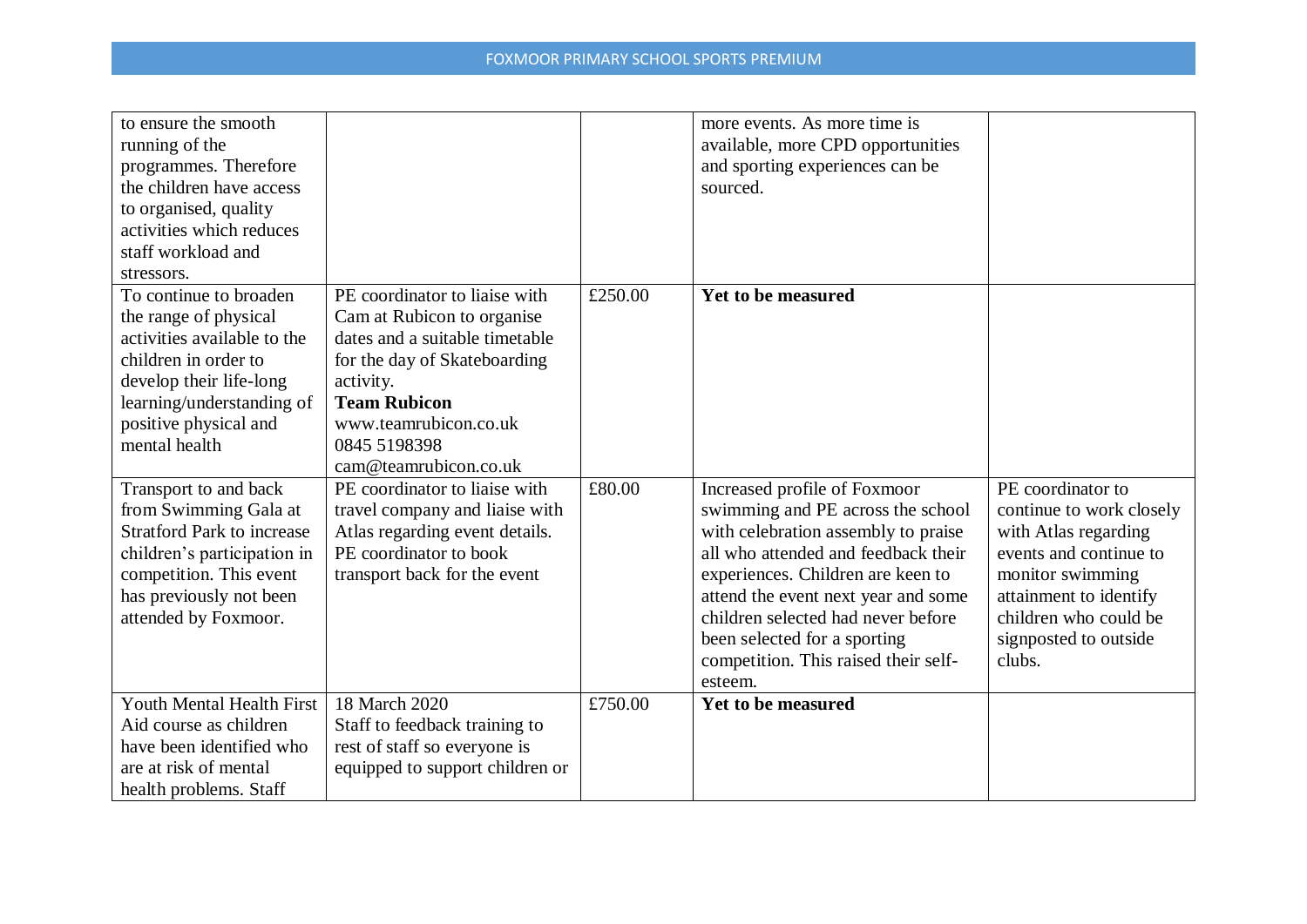| will be able to support at<br>the earliest opportunity.<br>This is an area of<br>improvement on whole<br>school plan and on PE<br>action plan | they have a port of call if<br>needed.<br>PE coordinator to liaise with<br>staff involved and arrange staff<br>meeting dissemination slot.                  |                               |                                                                                                                                                      |                                                                                                                                                                                                                                                                                            |
|-----------------------------------------------------------------------------------------------------------------------------------------------|-------------------------------------------------------------------------------------------------------------------------------------------------------------|-------------------------------|------------------------------------------------------------------------------------------------------------------------------------------------------|--------------------------------------------------------------------------------------------------------------------------------------------------------------------------------------------------------------------------------------------------------------------------------------------|
| <b>Transport to Stroud</b><br>Dance Festival for 60<br>children (3 Dance groups)                                                              | PE coordinator to liaise with<br>travel company and liaise with<br>Atlas regarding event details.<br>PE coordinator to book<br>transport back for the event | £90.00<br>Cancellation<br>fee | Event cancelled due to Covid-19                                                                                                                      | PE coordinator to<br>continue to work closely<br>with Atlas regarding<br>events and continue to<br>develop opportunities to<br>showcase/compete in<br>dance festivals and<br>competitions. Signpost<br>Dance clubs to children<br>identified as least active<br>after raising its profile. |
| teaching PE and sport                                                                                                                         | Key indicator 3: Increased confidence, knowledge and skills of all staff in                                                                                 |                               |                                                                                                                                                      | <b>Percentage</b><br><b>Allocation</b>                                                                                                                                                                                                                                                     |
|                                                                                                                                               |                                                                                                                                                             |                               |                                                                                                                                                      |                                                                                                                                                                                                                                                                                            |
| PE Pal CPD to ensure that<br>all staff are trained to<br>assess pupil attainment in<br>PE and how to use the                                  | PE Coordinator to liaise with<br>Atlas Sports to organize dates<br>and a timetable suitable to all<br>for an intensive, personal                            | FOC for<br>2019-2020          | Teachers empowered to assess more<br>vigorously and accurately. Teachers<br>more competent to identify areas for<br>improvement within teaching of a | PE coordinator to<br>continue to offer support<br>to all staff.<br>Atlas Sports to offer' 6                                                                                                                                                                                                |
| tablet for a planning and<br>assessment tool. This will                                                                                       | training session in assessment<br>using the PE Pal tool.                                                                                                    |                               | skill or tactic. Those children not at<br>expected levels are now identified                                                                         | week team Teach' CPD<br>for those staff not                                                                                                                                                                                                                                                |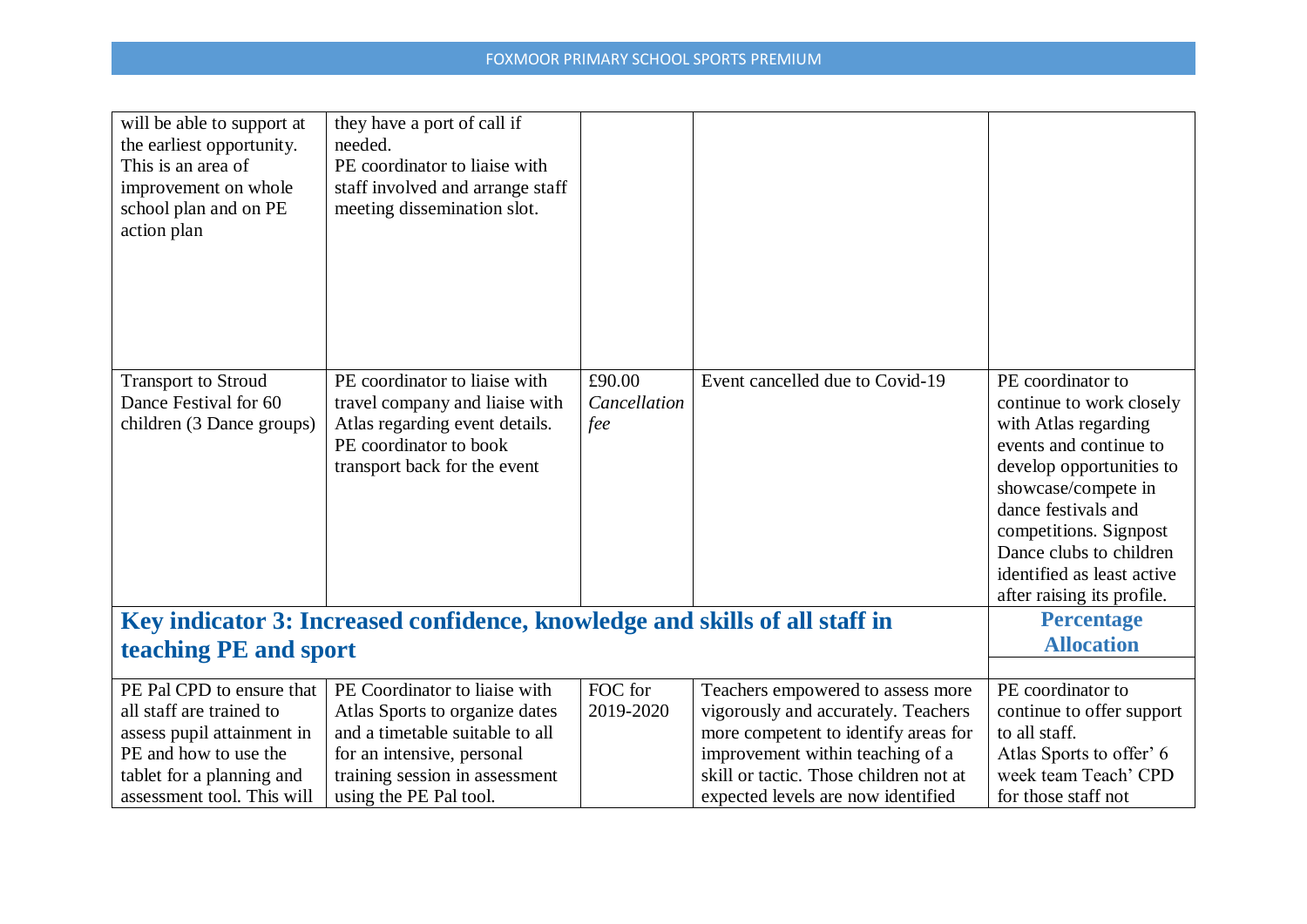| ensure that those children, | Larger classes taught as           |            | faster and support planned into        | confident in assessment   |
|-----------------------------|------------------------------------|------------|----------------------------------------|---------------------------|
| who are not at expected     | Teacher observes to                |            | lessons.                               | after initial CPD.        |
| level, can be quickly       | demonstrate effective pupil        |            | PE Coordinator able to track           | PE coordinator to track   |
| identified and support      | management and assessment          |            | children with a greater confidence in  | children more vigorously  |
| implemented. Also, any      | whilst teaching skills.            |            | accuracy of assessment. Children       | and act upon data         |
| children achieving above    |                                    |            | therefore identified faster and        | received immediately.     |
| expectations can be         |                                    |            | interventions or signposting can       |                           |
| signposted to outside       |                                    |            | occur more speedily.                   |                           |
| clubs to develop their      |                                    |            | Teachers able to manage and plan       |                           |
| skills further.             |                                    |            | for larger groups with greater         |                           |
|                             |                                    |            | competence and confidence              |                           |
|                             |                                    |            | therefore all children will have the   |                           |
|                             |                                    |            | opportunity to improve their skills    |                           |
|                             |                                    |            | and thinking in PE.                    |                           |
| <b>Mindfulness CPD</b>      | PE coordinator to liaise with      | <b>FOC</b> | All staff recognise the importance of  | Continue to monitor       |
| delivered by Sophie         | Sophie Heinz to arrange            |            | mindful practise in their own and the  | application of            |
| Heinz arranged in order to  | suitable timetable for training    |            | lives of the children in our care.     | Mindfulness practice and  |
| begin the development of    | of ALL staff.                      |            | Mindfulness practise is now            | use pupil voice and staff |
| resources and skills to     |                                    |            | occurring in every class on a daily    | feedback to monitor       |
| implement with all          |                                    |            | basis.                                 | effectiveness.            |
| children.                   |                                    |            |                                        |                           |
| <b>Rugby CPD</b>            | PE coordinator to liaise with      | £400.00    | Greater confidence of staff to deliver | Continue to monitor staff |
| Delivered by Jake Melosa    | Jake to arrange suitable           |            | skills relevant to their year group.   | confidence and CPD        |
| from Emerge Sports for      | timetable for team teaching        |            | Children engaged in all areas of       | needs                     |
| staff from an identified    | Rugby Unit with staff (Spring      |            | invasion skills and can explain how    |                           |
| need to develop             | Term 1 2020) to address needs      |            | to improve. Children attended a        |                           |
| knowledge and               | quickly to ensure children do      |            | friendly rugby festival which          |                           |
| understanding. Children     | not fall behind with their skills. |            | developed their self-esteem and built  |                           |
| received quality teaching   |                                    |            | sporting relationships with another    |                           |
| and teacher can now         |                                    |            | school.                                |                           |
| develop knowledge using     |                                    |            |                                        |                           |
| skills delivered in         |                                    |            |                                        |                           |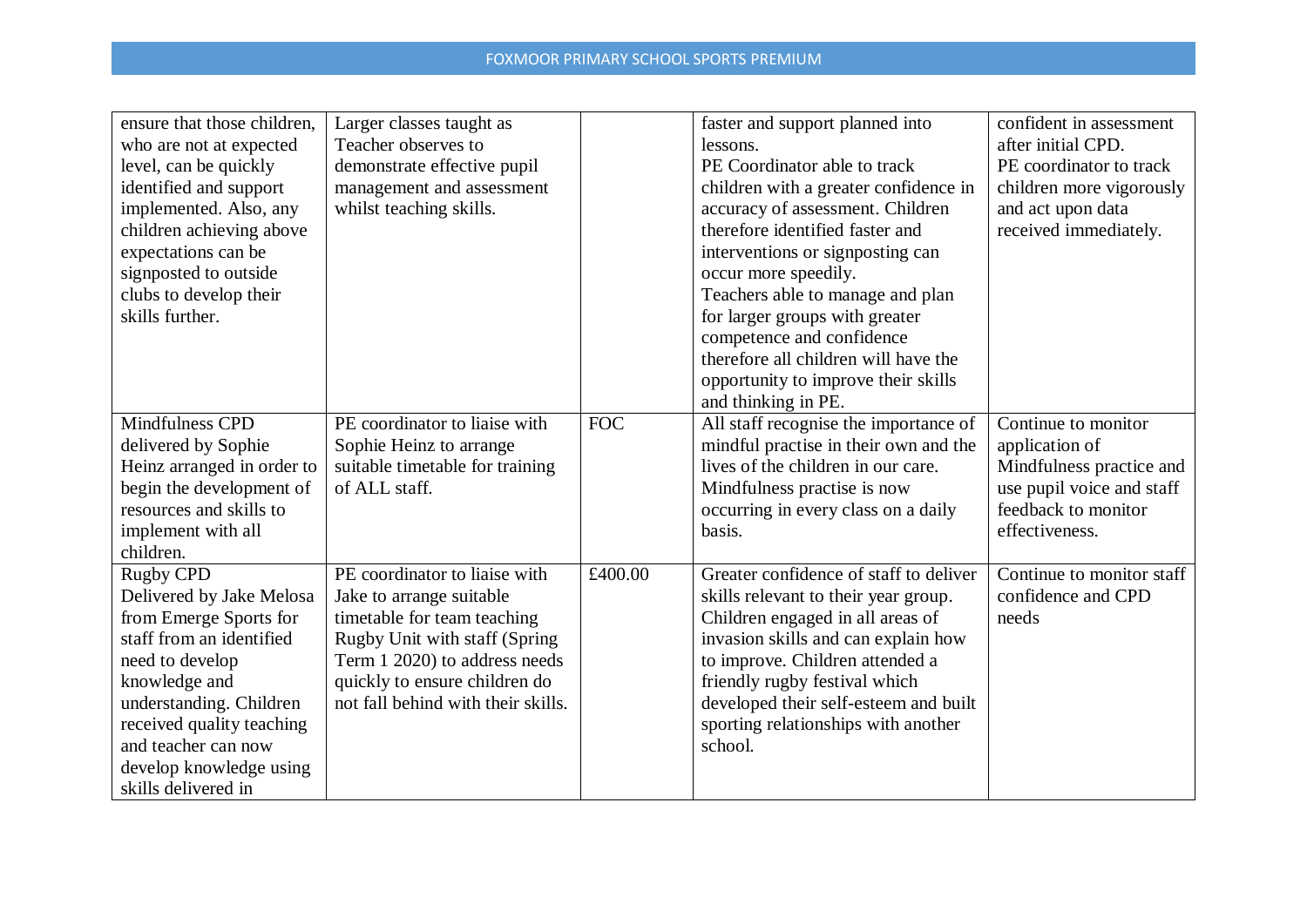| conjunction with Emerge                           |                                                             |          |                                                                                    |                     |
|---------------------------------------------------|-------------------------------------------------------------|----------|------------------------------------------------------------------------------------|---------------------|
| Sports.                                           |                                                             |          |                                                                                    |                     |
| Gymnastics CPD to assist                          | PE coordinator to liaise with                               |          | Yet to be arranged                                                                 |                     |
| confidence level of                               | Atlas Sports to arrange a term                              |          |                                                                                    |                     |
| teacher and therefore                             | of 'Team Teach' CPD                                         |          |                                                                                    |                     |
| improve outcomes for the                          |                                                             |          |                                                                                    |                     |
| children in the cohort.                           |                                                             |          |                                                                                    |                     |
|                                                   |                                                             |          | Key indicator 4: Broader experience of a range of sports and activities offered to | <b>Percentage</b>   |
| all pupils                                        |                                                             |          |                                                                                    | <b>Allocation</b>   |
|                                                   |                                                             |          |                                                                                    |                     |
| <b>Maypole dancing KS1</b><br>with Alison Rowley. | Alison Rowley re-booked by<br>PE coordinator based on staff | As Above | Re-scheduled                                                                       |                     |
|                                                   | feedback of previous year's                                 |          |                                                                                    |                     |
|                                                   | workshop delivery and impact                                |          |                                                                                    |                     |
|                                                   | upon children                                               |          |                                                                                    |                     |
|                                                   |                                                             |          |                                                                                    |                     |
| <b>BMX Experience Day</b>                         | Mike Mullen booked by PE                                    | As above | As above                                                                           | Pupil questionnaire |
| Y5 and Y6                                         | Coordinator. All staff informed                             |          |                                                                                    |                     |
| Develop mindfulness                               | of some disruption to their day                             |          |                                                                                    |                     |
| Develop core strength                             | and other arrangements.                                     |          |                                                                                    |                     |
| Improve physical                                  | Parents in formed and children                              |          |                                                                                    |                     |
| Literacy                                          | prepped for any changes in                                  |          |                                                                                    |                     |
|                                                   | clothing.                                                   |          |                                                                                    |                     |
|                                                   |                                                             |          |                                                                                    |                     |
| <b>Team Rubicon</b>                               | Cam booked to deliver the                                   | As Above | As above                                                                           | Pupil questionnaire |
| www.teamrubicon.co.uk                             | experience to Y3 and Y4                                     |          |                                                                                    |                     |
| 0845 5198398                                      | pupils. All staff informed of the                           |          |                                                                                    |                     |
| cam@teamrubicon.co.uk                             | arrangements for the day.                                   |          |                                                                                    |                     |
| *Develop resilence                                | Parents in formed and children                              |          |                                                                                    |                     |
| *Develop core strength                            | prepped for any changes in                                  |          |                                                                                    |                     |
|                                                   | clothing.                                                   |          |                                                                                    |                     |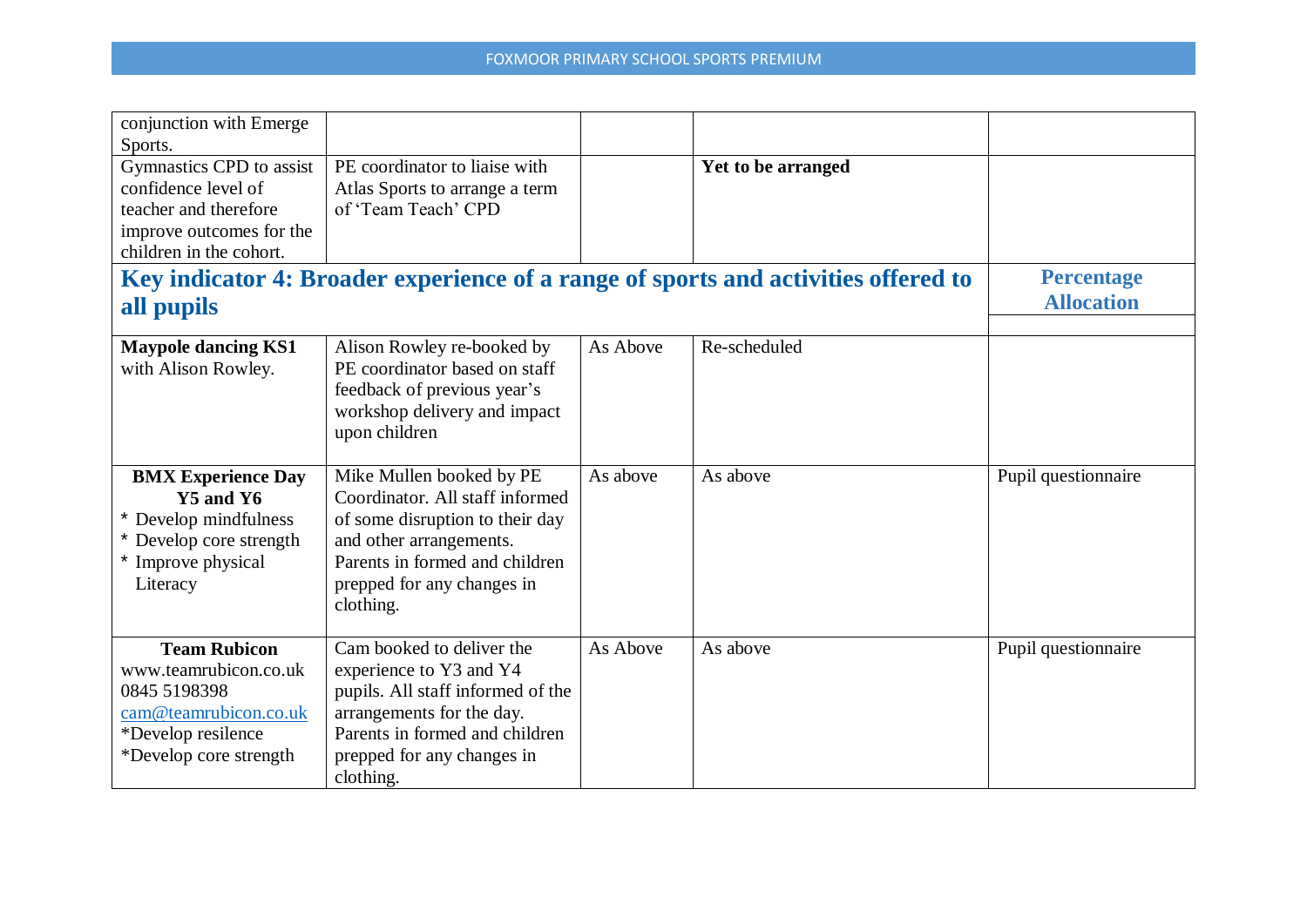| <b>Mindfulness Day</b><br>Sophie Heinz to work<br>with every class in<br>school to promote<br>mindful practice                                                                                             | PE coordinator to arrange a<br>timetable for each class and<br>Sophie. PE coordinator to<br>ensure the day run smoothly.                                                                                        | <b>FOC</b> | All staff now have resources to<br>deliver mindfulness activities in the<br>classroom. Classrooms have<br>resources to support children's<br>mental well-being. Children have a<br>range of strategies to employ when<br>they feel the need or they can<br>verbalise how they are feeling more                            | Continue to monitor<br>throughout the school                    |
|------------------------------------------------------------------------------------------------------------------------------------------------------------------------------------------------------------|-----------------------------------------------------------------------------------------------------------------------------------------------------------------------------------------------------------------|------------|---------------------------------------------------------------------------------------------------------------------------------------------------------------------------------------------------------------------------------------------------------------------------------------------------------------------------|-----------------------------------------------------------------|
|                                                                                                                                                                                                            |                                                                                                                                                                                                                 |            | readily and with greater<br>comprehension of their feelings.                                                                                                                                                                                                                                                              |                                                                 |
| <b>South Cerney Visit for</b><br>Year 5 as part of OAA<br>week.<br>*Develop resilience.<br>*Develop team-working<br><i>*Learn new skills</i><br>*Develop communication<br>and problem solving skills       | PE coordinator to liaise with<br>SC staff and TD (risk<br>assessment) to organise smooth<br>running of the day.<br>PE coordinator to liaise with<br>staff to organise supervision in<br>line with H&S document. | £1,040     | All children, including a child who<br>had previously experienced water<br>trauma, learnt resilience and became<br>team players in all activities.<br>Children learnt to sail, Kayak,<br>paddleboard and canoe along with<br>raft building. All children gained a<br>sense of achievement.                                | To continue the<br>experience for Year 5<br>children next year. |
| Far Peak visit for Year 3<br>and Year 4 as part of<br><b>OAA</b> week<br>*Develop resilience.<br>*Develop team-working<br><i>*Learn new skills</i><br>*Develop communication<br>and problem solving skills | PE coordinator to liaise with<br>SC staff and TD (risk<br>assessment) to organise smooth<br>running of the day.<br>PE coordinator to liaise with<br>staff to organise supervision in<br>line with H&S document. | £875.00    | All children developed greater<br>confidence to solve practical<br>problems as part of a team which<br>will improve their resilience and<br>coping mechanisms in times of<br>mental stress. New skills of bush<br>craft, archery and use of a Belay<br>system in climbing. All children<br>gained a sense of achievement. | To continue the<br>experience for Years 3<br>and 4 next year.   |
|                                                                                                                                                                                                            |                                                                                                                                                                                                                 |            |                                                                                                                                                                                                                                                                                                                           |                                                                 |
| Key indicator 5: Increased participation in competitive sport                                                                                                                                              |                                                                                                                                                                                                                 |            |                                                                                                                                                                                                                                                                                                                           | <b>Percentage</b><br><b>Allocation</b>                          |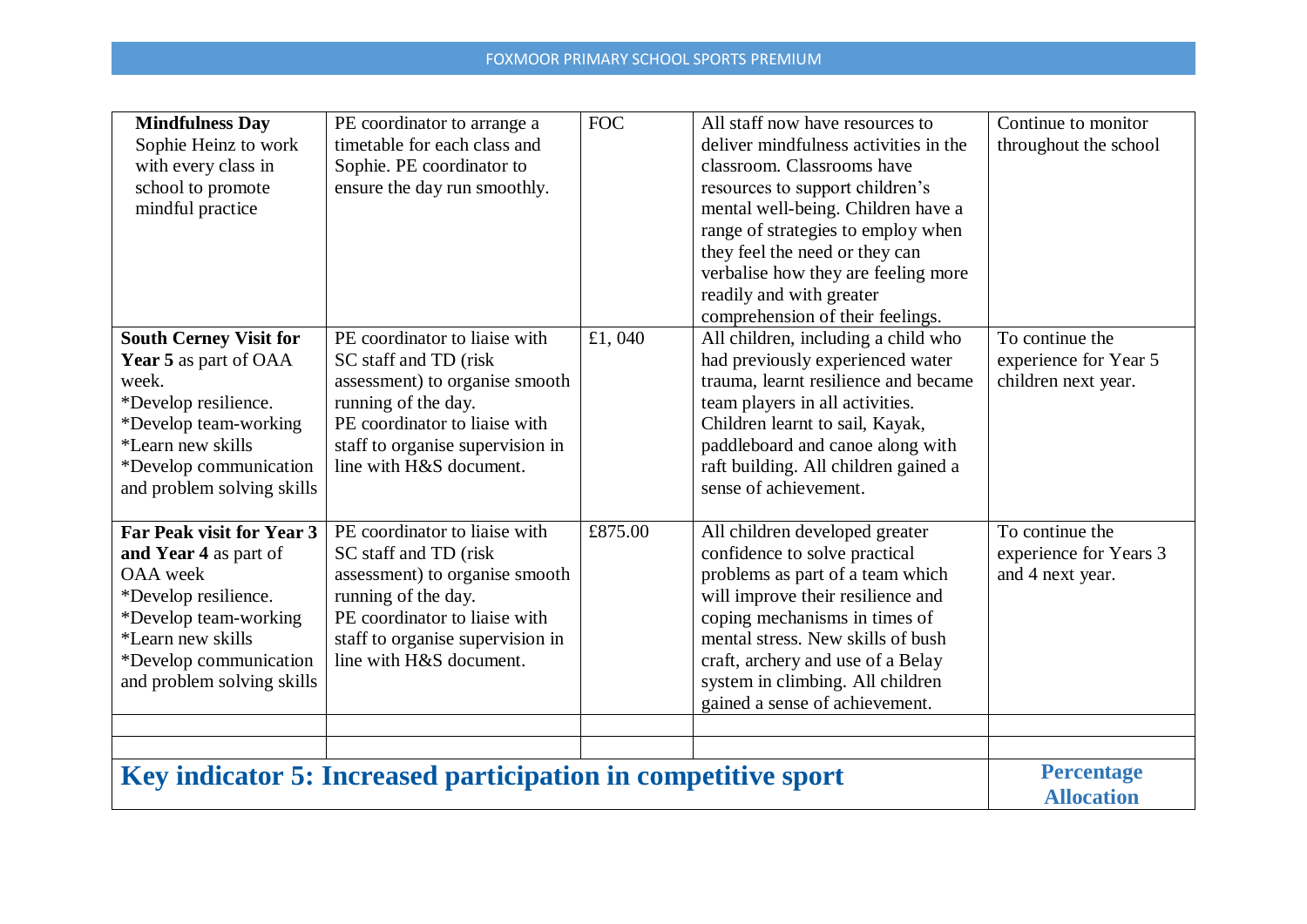| <b>Tag Rugby</b>              | Kit funded by parent<br>sponsorship and PTA. Parental<br>involvement in the running of<br>the extra-curricular club.                                    | <b>FOC</b> | Parental involvement in the running<br>of the extra-curricular club helped to<br>create links with our school<br>community. Increased profile of<br>rugby at Foxmoor and added pride to<br>players and supporters.                                                                                                                                                     |                                                                                                     |
|-------------------------------|---------------------------------------------------------------------------------------------------------------------------------------------------------|------------|------------------------------------------------------------------------------------------------------------------------------------------------------------------------------------------------------------------------------------------------------------------------------------------------------------------------------------------------------------------------|-----------------------------------------------------------------------------------------------------|
|                               | SDPSSA Atlas Games Tag<br><b>Rugby Festivals 2020</b>                                                                                                   | £85.00     | Event cancelled due to Covid-19                                                                                                                                                                                                                                                                                                                                        |                                                                                                     |
| <b>Cross Country</b>          | Inter-schools cross country<br>qualifier $(Y3, Y4, Y5, Y6)$                                                                                             | <b>FOC</b> | 5 Y5 runners through to County<br>finals. Consequently, 2 runners<br>through to National Finals.<br>Nationals cancelled due to Covid-19                                                                                                                                                                                                                                |                                                                                                     |
| <b>Country Dance Festival</b> | Participation fee                                                                                                                                       | £10.00     | Event cancelled due to Covid-19                                                                                                                                                                                                                                                                                                                                        |                                                                                                     |
| Football                      | Riddeford Shield<br>Atlas organised inter school<br>competition.<br>Football coach released from<br>classroom duties. Transport<br>organised by parents | <b>FOC</b> | <b>Winners of Riddeford Shield</b><br>Increased self-esteem of the team.<br>Team demonstrated excellent team<br>working and team pay. They were<br>also well-behaved and courteous<br>towards other teams and adults alike<br>all afternoon.<br>Assembly celebration helped to<br>promote football at Foxmoor and<br>promoted fair play and good<br>behaviour choices. | PE coordinator to<br>continue to work closely<br>with football coach and<br>competition organisers. |
| <b>Quad Kids</b>              |                                                                                                                                                         |            |                                                                                                                                                                                                                                                                                                                                                                        |                                                                                                     |
| <b>Archery</b>                | Event cancelled due to Covid -<br>19                                                                                                                    | <b>FOC</b> |                                                                                                                                                                                                                                                                                                                                                                        |                                                                                                     |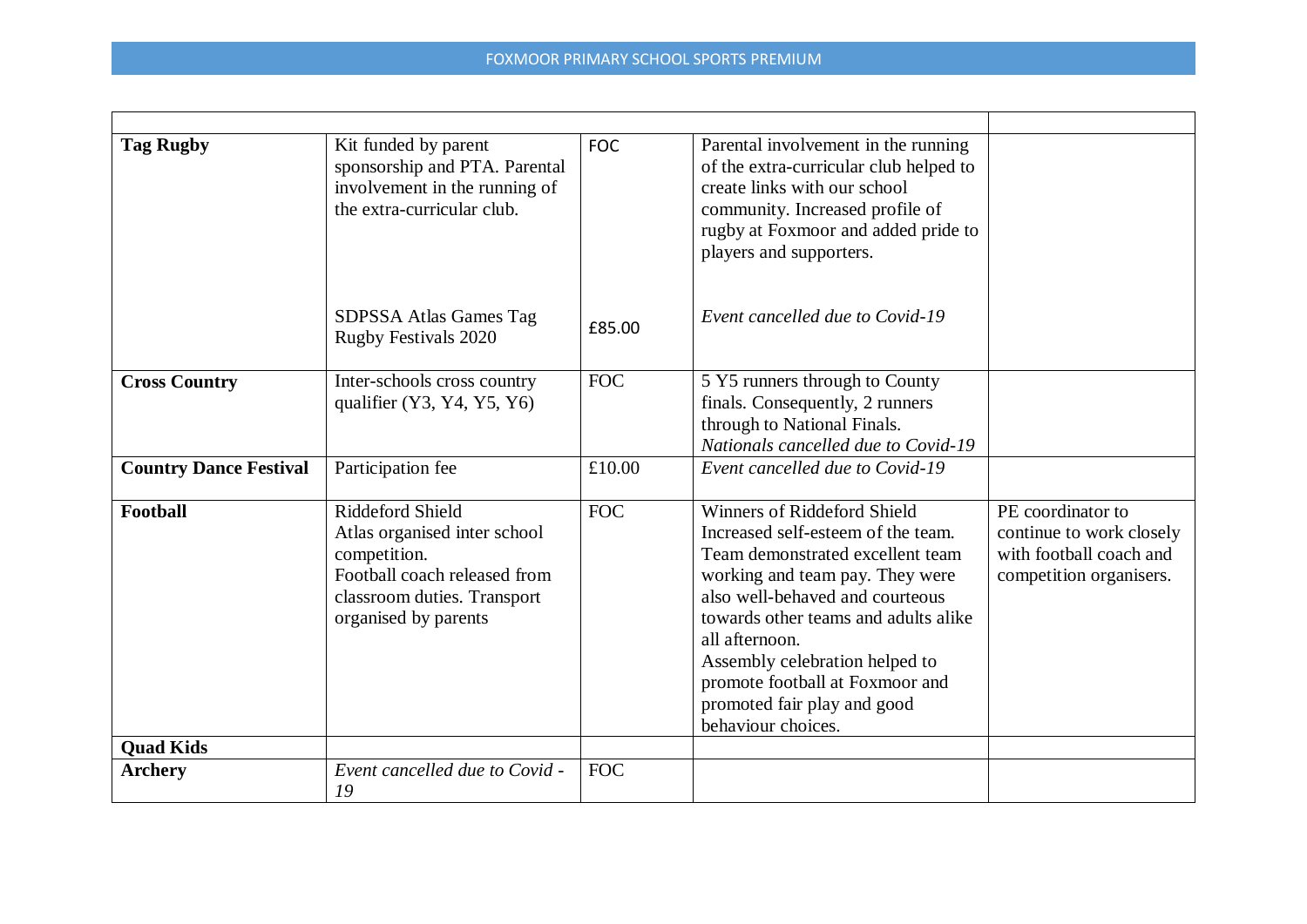| <b>Athletics</b>                                                                                                                                                 |                                                                                                                                                             |                                            |                                                                                                                                                                                                                                                                                                                                        |                                                                                                                                               |
|------------------------------------------------------------------------------------------------------------------------------------------------------------------|-------------------------------------------------------------------------------------------------------------------------------------------------------------|--------------------------------------------|----------------------------------------------------------------------------------------------------------------------------------------------------------------------------------------------------------------------------------------------------------------------------------------------------------------------------------------|-----------------------------------------------------------------------------------------------------------------------------------------------|
| <b>Dance</b>                                                                                                                                                     | Equipment sourced and<br>purchased to develop dance<br>routines within extra-curricular<br>clubs. Enhanced profile of<br>Dance to all $-$ including boys.   | £40.00                                     | Increased profile of Foxmoor Dance<br>and PE across the school with<br>celebration assembly to praise all<br>who attended Dance competitions<br>and festivals and feedback their<br>experiences. Children are keen to<br>attend the events next year and more<br>boys are now attending Dance clubs.<br>This raised their self-esteem. | PE coordinator to<br>continue to work closely<br>with Dance specialists<br>and competition/festival<br>organisers.                            |
|                                                                                                                                                                  | <b>Great British Dance Off-</b><br><b>Heats</b><br><b>Great British Dance Off -</b><br><b>Finals</b>                                                        | £30.00                                     | Dance Team - Chimney Sweeps<br>$Dance$ – greater participation of boys<br>in the dance troupe this year. Raised<br>profile of dance to all genders across<br>the school.                                                                                                                                                               |                                                                                                                                               |
|                                                                                                                                                                  | <b>Stroud Dance Festival</b>                                                                                                                                | Event<br>cancelled<br>due to<br>$Covid-19$ | 3 Dance Troupes<br>Mini Street Dance<br>Cheerleaders<br>Dance Team                                                                                                                                                                                                                                                                     |                                                                                                                                               |
|                                                                                                                                                                  | <b>Cheltenham Dance Festival</b>                                                                                                                            | £120.00                                    | Dance Troupe – High School<br>Musical Raised profile of dance to<br>all genders across the school.                                                                                                                                                                                                                                     |                                                                                                                                               |
| <b>Swimming</b><br>Transport to and back<br>from Swimming Gala at<br><b>Stratford Park to increase</b><br>children's participation in<br>competition. This event | PE coordinator to liaise with<br>travel company and liaise with<br>Atlas regarding event details.<br>PE coordinator to book<br>transport back for the event | As above                                   | Increased profile of Foxmoor<br>swimming and PE across the school<br>with celebration assembly to praise<br>all who attended and feedback their<br>experiences. Children are keen to<br>attend the event next year and some                                                                                                            | PE coordinator to<br>continue to work closely<br>with Atlas regarding<br>events and continue to<br>monitor swimming<br>attainment to identify |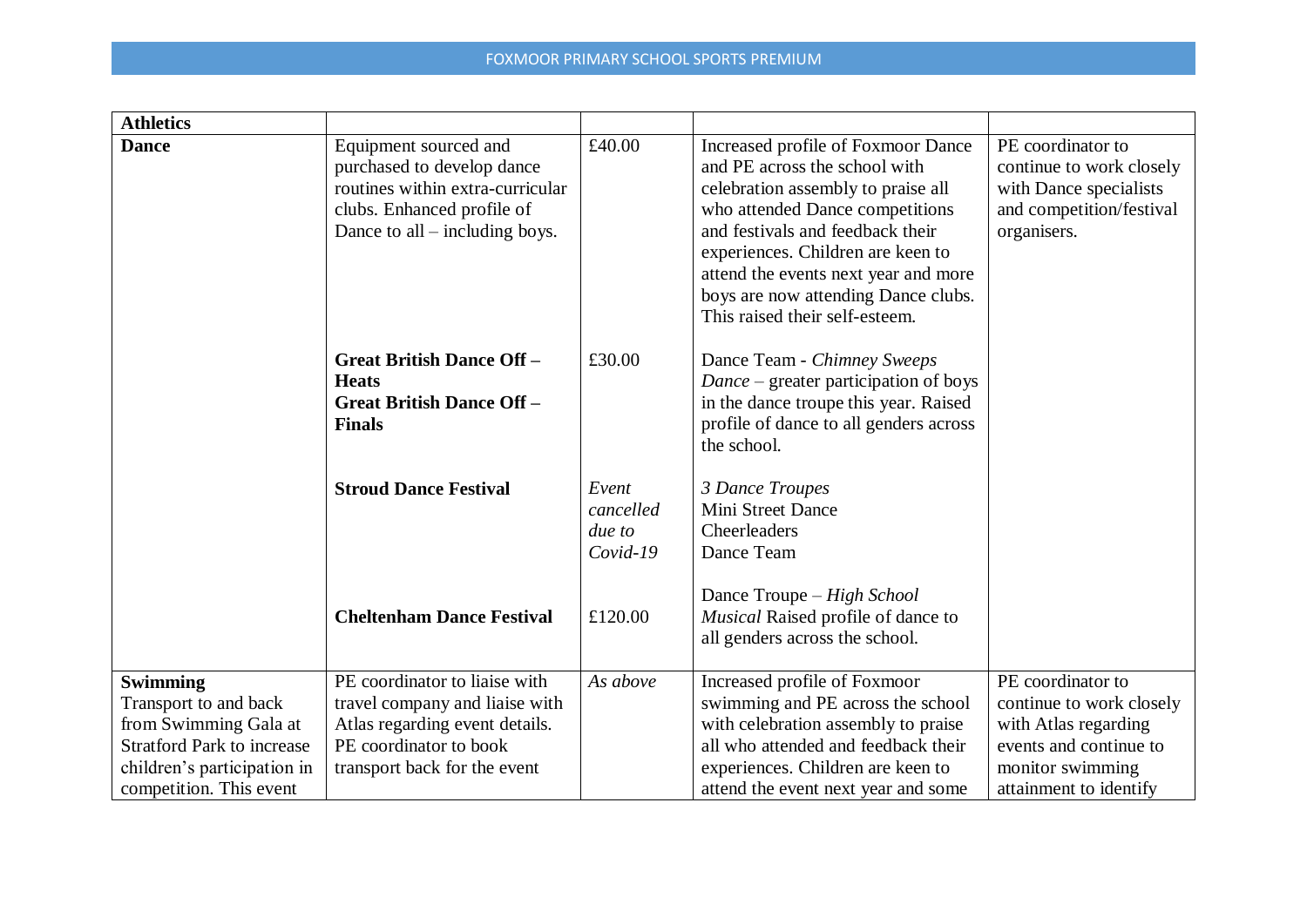| has previously not been |                                |        | children selected had never before   | children who could be      |
|-------------------------|--------------------------------|--------|--------------------------------------|----------------------------|
| attended by Foxmoor.    |                                |        | been selected for a sporting         | signposted to outside      |
|                         |                                |        | competition. This raised their self- | clubs.                     |
|                         |                                |        | esteem.                              |                            |
| <b>Netball Festival</b> | PE coordinator to liaise with  | £70.00 | Increased profile of Foxmoor netball | PE coordinator to          |
|                         | travel company and liaise with |        | and PE across the school with        | continue to build links to |
|                         | Atlas regarding event details. |        | celebration assembly to praise all   | Wycliffe via other PE      |
|                         | PE coordinator to book         |        | who attended and feedback their      | and sporting events.       |
|                         | transport back for the event   |        | experiences. Children are keen to    |                            |
|                         |                                |        | attend the event next year and some  |                            |
|                         |                                |        | children selected had never before   |                            |
|                         |                                |        | been selected for a sporting         |                            |
|                         |                                |        | competition. This raised their self- |                            |
|                         |                                |        | esteem and promoted transition to    |                            |
|                         |                                |        | secondary. It also built links with  |                            |
|                         |                                |        | Wycliffe school.                     |                            |

| <b>SIGNED OFF BY</b>   |                  |  |
|------------------------|------------------|--|
| <b>Head Teacher:</b>   | Mr R Bridgewater |  |
| Date:                  |                  |  |
| <b>Subject Leader:</b> | Mrs V Tuck       |  |
| Date:                  |                  |  |
| Governor:              | Mrs f Ingram     |  |